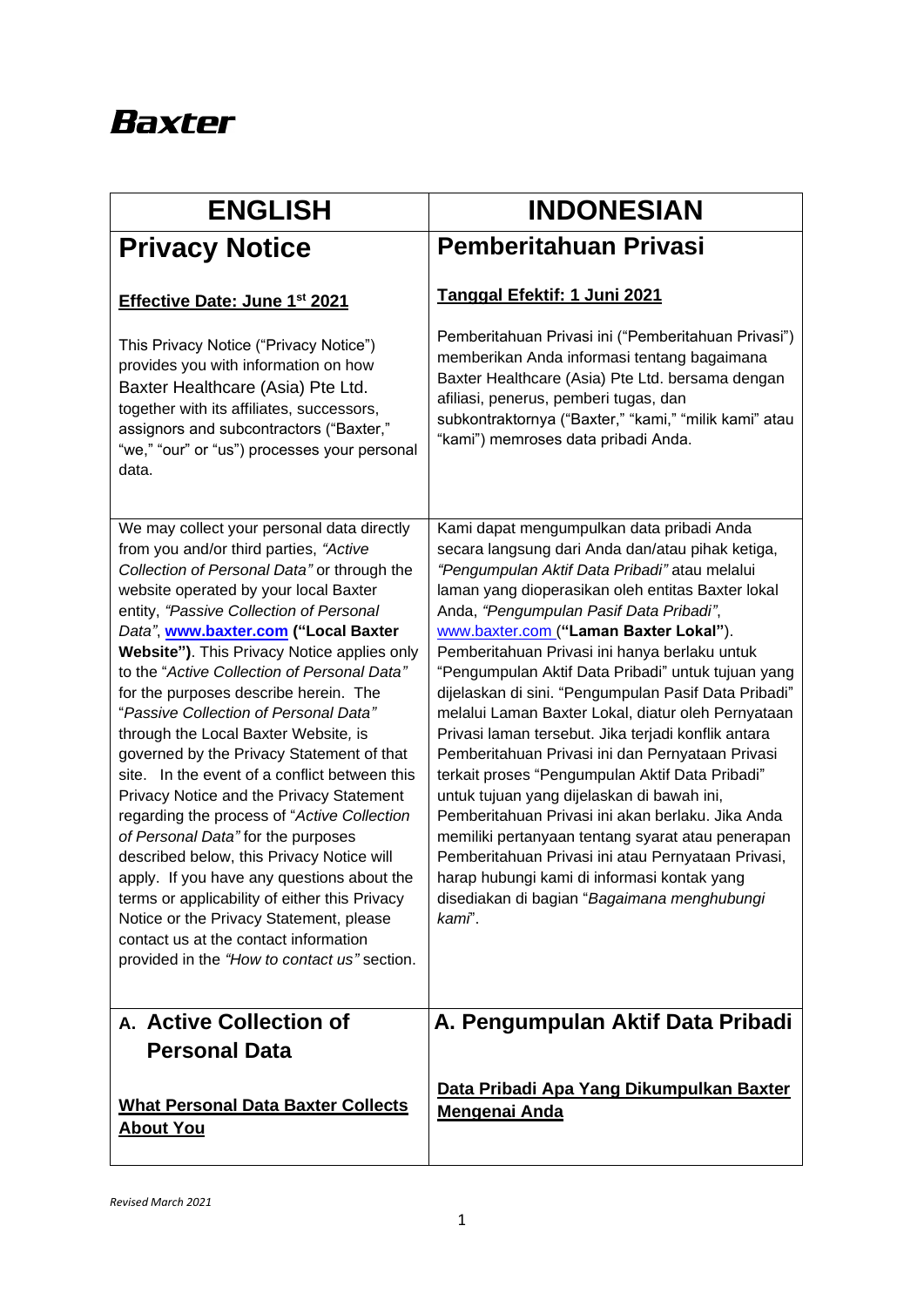| <b>Personal Data collected directly from</b><br>you: Baxter will collect the following<br>personal data directly from you: first and<br>last name, email, hospital or institution of<br>your affiliation, city, state/province, postal<br>code, country, mobile, fixed phone, fax,<br>professional specialty, product area<br>interest, interest in programs and channels.<br><b>Personal Data collected from third</b><br>parties: Baxter obtains the following types<br>of personal data about you from third<br>parties: your first and last name, hospital or<br>institution of your affiliation, city,<br>state/province, postal code, country of the<br>hospital or institution with which you are<br>affiliated and your professional specialty.<br>Baxter obtains this personal data from third<br>party companies that gather these details<br>from publicly available sources, such as the<br>website of your hospital or institution with<br>which are affiliated. | Data Pribadi yang dikumpulkan secara<br>langsung dari Anda: Baxter akan mengumpulkan<br>data pribadi berikut langsung dari Anda: nama<br>depan dan belakang, email, rumah sakit atau<br>institusi afiliasi Anda, kota, negara bagian/provinsi,<br>kode pos, negara, ponsel, telepon tetap, faks,<br>spesialisasi profesional, minat bidang produk, minat<br>pada program dan saluran.<br>Data Pribadi yang dikumpulkan dari pihak<br>ketiga: Baxter memperoleh jenis data pribadi<br>berikut mengenai Anda dari pihak ketiga: nama<br>depan dan belakang Anda, rumah sakit atau<br>institusi afiliasi Anda, kota, negara bagian/provinsi,<br>kode pos, negara rumah sakit atau institusi yang<br>dengannya Anda berafiliasi dan spesialisasi<br>profesional Anda. Baxter memperoleh data pribadi<br>ini dari perusahaan pihak ketiga yang<br>mengumpulkan rincian ini dari sumber yang<br>tersedia untuk umum, seperti laman dari rumah<br>sakit atau institusi yang dengannya Anda berafiliasi. |
|-------------------------------------------------------------------------------------------------------------------------------------------------------------------------------------------------------------------------------------------------------------------------------------------------------------------------------------------------------------------------------------------------------------------------------------------------------------------------------------------------------------------------------------------------------------------------------------------------------------------------------------------------------------------------------------------------------------------------------------------------------------------------------------------------------------------------------------------------------------------------------------------------------------------------------------------------------------------------------|--------------------------------------------------------------------------------------------------------------------------------------------------------------------------------------------------------------------------------------------------------------------------------------------------------------------------------------------------------------------------------------------------------------------------------------------------------------------------------------------------------------------------------------------------------------------------------------------------------------------------------------------------------------------------------------------------------------------------------------------------------------------------------------------------------------------------------------------------------------------------------------------------------------------------------------------------------------------------------------------------|
| <b>Additional Data collected either from</b><br>you or third parties: type of professional<br>qualification/credentials (e.g. MD etc.)<br>practicing status (active or not),<br>publications, areas of international<br>recognition (e.g. countries or regions where<br>you are recognized), areas of specific<br>competence or experience and expertise<br>(e.g. speaking engagements, research<br>activities, advisory boards etc.),<br>memberships or participation in scientific<br>associations, your experience with Baxter<br>products or therapies, your participation in<br>Baxter initiatives, your language<br>capabilities, your CV, the IP address of<br>your biographical or professional website.<br>Finally, we may import a link to your<br>LinkedIn profile, please note that LinkedIn<br>falls under their respective privacy policy.                                                                                                                      | Data tambahan yang dikumpulkan baik dari<br>Anda atau pihak ketiga: jenis kualifikasi/<br>kredensial profesional (misalnya gelar dokter dll.)<br>Status praktik (aktif atau tidak), publikasi, bidang<br>pengakuan internasional (misalnya negara atau<br>wilayah tempat Anda diakui), bidang-bidang<br>kompetensi atau pengalaman dan keahlian khusus<br>(mis. keterlibatan sebagai pembicara, kegiatan<br>penelitian, dewan penasihat, dll.), keanggotaan<br>atau partisipasi dalam asosiasi ilmiah, pengalaman<br>Anda dengan produk atau terapi Baxter, partisipasi<br>Anda dalam inisiatif Baxter, kemampuan bahasa<br>Anda, CV Anda, alamat IP laman biografi atau<br>profesional Anda. Terakhir, kami dapat mengimpor<br>tautan ke profil LinkedIn Anda, harap diperhatikan<br>bahwa LinkedIn termasuk dalam kebijakan privasi<br>masing-masing.                                                                                                                                          |
| Why we collect your personal data<br>When Baxter collects your personal data<br>directly from you or from third parties we<br>may use the data for purposes of sending<br>you marketing communications to promote<br>our products, therapies and services,<br>providing you with other information about                                                                                                                                                                                                                                                                                                                                                                                                                                                                                                                                                                                                                                                                      | Mengapa kami mengumpulkan data pribadi<br><u>Anda</u><br>Ketika Baxter mengumpulkan data pribadi Anda<br>langsung dari Anda atau dari pihak ketiga, kami<br>dapat menggunakan data tersebut untuk tujuan<br>mengirimi Anda komunikasi pemasaran untuk<br>mempromosikan produk, terapi dan layanan kami,                                                                                                                                                                                                                                                                                                                                                                                                                                                                                                                                                                                                                                                                                          |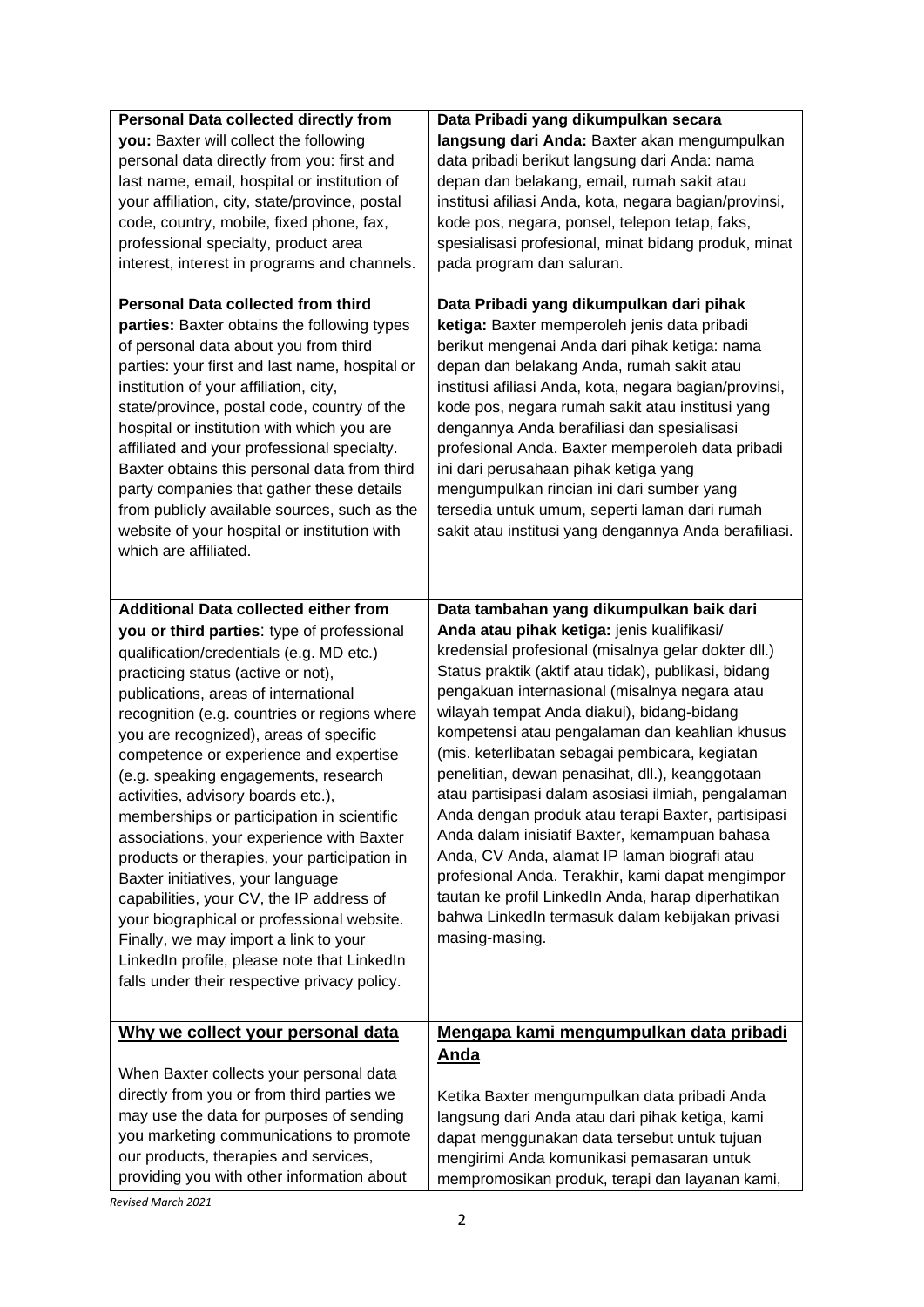| our products/therapies, including scientific  | juga memberi Anda informasi lain tentang             |
|-----------------------------------------------|------------------------------------------------------|
| information and research study papers and     | produk/terapi kami, termasuk informasi ilmiah dan    |
| news, newsletters, as well as sharing         | makalah studi penelitian dan berita, buletin, dan    |
| information about events and educational      | juga berbagi informasi tentang acara dan peluang     |
| opportunities in the areas of your interests. | pendidikan di bidang minat Anda. Selain itu, kami    |
| In addition to that we may use your           | dapat menggunakan data pribadi Anda untuk            |
| personal data in order to reach out to you    | menghubungi Anda secara langsung atau melalui        |
| directly or through third parties to conduct  | pihak ketiga untuk melakukan Proyek Riset Pasar      |
| Market Research Projects that aim to          | yang bertujuan untuk mengumpulkan informasi dari     |
| gather information from you on our            | Anda tentang produk atau terapi kami termasuk        |
| products or therapies including your          | pengalaman Anda dengan produk-produk tersebut        |
| experience with them as well as information   | serta informasi yang terkait dengan penyakit         |
| related to specific diseases that fall under  | tertentu yang termasuk dalam bidang aktivitas atau   |
| Baxter's area of activity or interest. We     | minat Baxter. Kami juga dapat menyimpan data         |
| may also store such data to further           | tersebut untuk berkomunikasi lebih lanjut dengan     |
| communicate with you on specific Market       | Anda tentang Proyek Riset Pasar tertentu atau        |
| Research Projects or other activities you     | aktivitas lain yang Anda sudah berpartisipasi. Kami  |
| have participated. We do so on the basis      | melakukannya atas dasar persetujuan Anda. Dalam      |
| on your consent. In the consent form          | formulir persetujuan (ditautkan ke Pemberitahuan     |
| (linked to this Privacy Notice), Baxter will  | Privasi ini), Baxter akan meminta Anda untuk         |
| ask you to provide information about your     | memberikan informasi tentang bidang minat dan        |
| areas of interests and selected               | preferensi yang Anda pilih. Setelah mengklik         |
| preferences. Upon clicking 'SUBMIT' on the    | 'KIRIM' pada formulir persetujuan, Anda akan         |
| consent form, you will be giving your full    | memberikan persetujuan penuh Anda untuk              |
| consent to this Privacy Notice and the        | Pemberitahuan Privasi ini dan hal-hal yang dibahas   |
| matters addressed in the consent form.        | dalam formulir persetujuan.                          |
| Providing us your personal data for the       | Pemberian data pribadi Anda kepada kami untuk        |
| purposes described in the previous phrases    | tujuan yang sudah dijelaskan di atas adalah bersifat |
| is voluntary. If you do not consent to        | sukarela. Jika Anda tidak menyetujui Baxter          |
| Baxter processing your personal data, we      | memroses data pribadi Anda, kami tidak akan          |
| will not send you any of the above-           | mengirimkan Anda komunikasi atau informasi yang      |
| mentioned communications or information.      | disebutkan di atas. Harap dicatat bahwa jika Anda    |
| Please note that if you provide your          | memberikan persetujuan Anda, Anda dapat selalu       |
| consent, you may always withdraw it or        | menariknya atau mengubah preferensi Anda             |
| change your preferences by following the      | dengan mengikuti instruksi untuk berhenti            |
| instructions for unsubscribing available in   | berlangganan yang tersedia dalam formulir            |
| the consent form. You can also withdraw       | persetujuan. Anda juga dapat menarik persetujuan     |
| your consent by contacting us using the       | Anda dengan menghubungi kami menggunakan             |
| contact details in the "How to contact us"    | rincian kontak di bagian "Bagaimana menghubungi      |
| section below. Note that withdrawal of your   | kami" di bawah ini. Perhatikan bahwa pencabutan      |
| consent does not affect the lawfulness of     | persetujuan Anda tidak memengaruhi keabsahan         |
| processing of your personal data before       | pemrosesan data pribadi Anda sebelum                 |
| your consent's withdrawal.                    | pencabutan persetujuan Anda.                         |
| We may also use your personal data            | Kami juga dapat menggunakan data pribadi Anda        |
| directly from you or from third parties or    | langsung dari Anda atau dari pihak ketiga atau dari  |
| publicly available data bases in order to     | database yang tersedia untuk umum untuk lebih        |
| better understand your scientific             | memahami latar belakang ilmiah Anda dan bidang       |
| background and the areas of your expertise    | keahlian Anda serta untuk memantau dan               |
| as well as to monitor and analyse your        | menganalisis preferensi profesional, minat,          |
| professional preferences, interests,          | pengakuan dan partisipasi profesional Anda dalam     |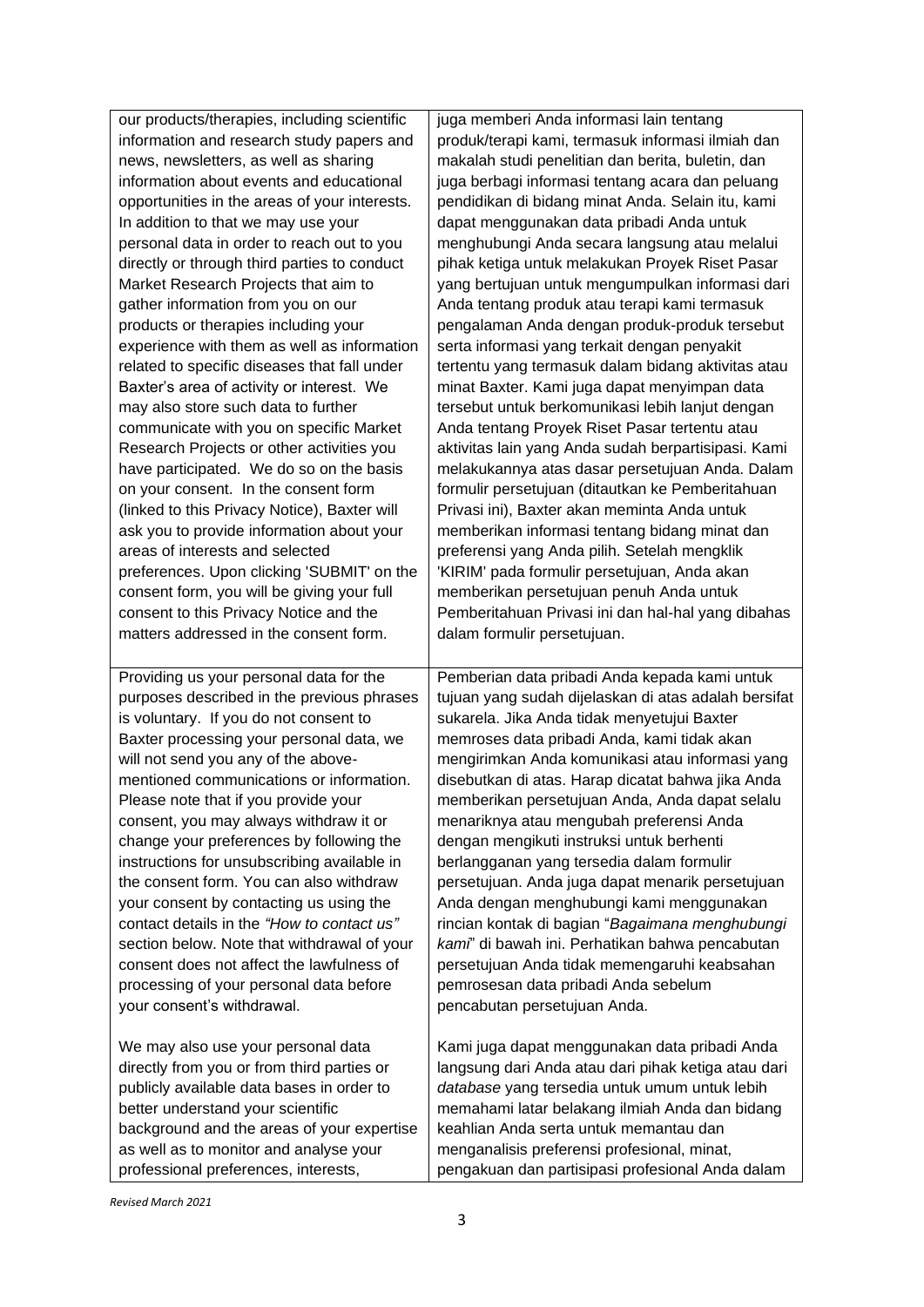| professional recognition and participation in   | forum atau asosiasi ilmiah, serta aktivitas pilihan                                                |
|-------------------------------------------------|----------------------------------------------------------------------------------------------------|
| scientific fora or associations, as well as     | profesional Anda, termasuk aktivitas penelitian,                                                   |
| your professional activities of choice,         | publikasi, dewan penasihat aktivitas berbicara                                                     |
| including research activities, publications,    | berdasarkan juga interaksi Baxter dengan Anda,                                                     |
| speaking activities advisory boards based       | jika memang demikian halnya. Kami melakukan itu                                                    |
| also on Baxter's interaction with you, if it is | untuk mengidentifikasi area kerja sama dengan                                                      |
| the case. We do that in order to identify       | Baxter yang memungkinkan kami menciptakan                                                          |
| areas of collaboration with Baxter that         | peluang untuk memajukan pertukaran ilmiah dan                                                      |
| would allow us to create opportunities to       | perawatan medis. Kami melakukannya atas dasar                                                      |
| advance scientific exchange and medical         | persetujuan Anda. Pemberian data pribadi Anda                                                      |
| care. We do so on the basis on your             | kepada kami untuk tujuan yang dijelaskan di atas                                                   |
| consent. Providing us your personal data        | adalah bersifat sukarela. Harap dicatat bahwa jika                                                 |
| for the purposes described in the previous      | Anda memberikan persetujuan Anda, Anda selalu                                                      |
| phrases is voluntary. Please note that if       | dapat menariknya dengan menghubungi kami                                                           |
| you provide your consent, you may always        | menggunakan rincian kontak di bagian "Bagaimana                                                    |
| withdraw it by contacting us using the          | menghubungi kami" di bawah. Perhatikan bahwa                                                       |
| contact details in the "How to contact us"      | pencabutan persetujuan Anda tidak memengaruhi                                                      |
| section below. Note that withdrawal of your     | keabsahan pemrosesan data pribadi Anda sebelum                                                     |
| consent does not affect the lawfulness of       | pencabutan persetujuan Anda.                                                                       |
| processing of your personal data before         |                                                                                                    |
| your consent's withdrawal.                      |                                                                                                    |
|                                                 |                                                                                                    |
| We also collect your personal data from         | Kami juga mengumpulkan data pribadi Anda                                                           |
| you or third parties in order to directly       | dari Anda atau pihak ketiga agar dapat                                                             |
| communicate with you, keep accurate             | berkomunikasi langsung dengan Anda, menjaga                                                        |
| our databases and comply with legal             | keakuratan database kami, dan mematuhi                                                             |
|                                                 |                                                                                                    |
| obligations such as without limitation          | kewajiban hukum seperti contohnya, tanpa                                                           |
| adverse events reporting, send you              | pembatasan, pelaporan kejadian yang                                                                |
| surveys that enable you to share with us        | merugikan, mengirimi Anda survei yang                                                              |
| your views on our products, therapies and       | memungkinkan Anda untuk berbagi dengan kami                                                        |
| services as well as in order to contact you     | pandangan Anda tentang produk, terapi dan                                                          |
| to obtain additional input about your           | layanan kami serta untuk menghubungi Anda untuk                                                    |
| opinions that you have shared in such a         | mendapatkan masukan tambahan tentang                                                               |
| survey. We do so on the basis of our            | pendapat Anda yang telah Anda bagikan dalam                                                        |
| legitimate interests to manage our              | survei demikian itu. Kami melakukannya atas                                                        |
| relationship with us, or because we             | dasar kepentingan sah kami untuk mengelola                                                         |
| have a legal obligation, and                    | hubungan kita dengan kami, atau karena kami<br>memiliki kewajiban hukum, dan dengan                |
| understanding our customers' views about        |                                                                                                    |
| our products, therapies and our services so     | memahami pandangan pelanggan tentang produk,<br>terapi, dan layanan kami, kami dapat membuat       |
| that we can make commercial decisions           | keputusan komersial tentang bagaimana                                                              |
| about how to improve in those areas and         | meningkatkan di area-area tersebut dan                                                             |
| advance medical knowledge and patient           | memajukan pengetahuan medis dan perawatan                                                          |
| care. You may always opt-out from               | pasien. Anda selalu dapat memilih untuk tidak                                                      |
| receiving surveys by following the opt-out      | menerima survei dengan memilih tidak mengikuti                                                     |
| instructions on the survey communication        | instruksi pada komunikasi survei atau dengan                                                       |
| or by contacting us at the contact details in   | menghubungi kami di rincian kontak di bagian                                                       |
| the "How to contact us" section below.          | "Bagaimana menghubungi kami" di bawah.                                                             |
| In the event that we use your personal data     |                                                                                                    |
| for other purposes, not mentioned above,        | Jika kami menggunakan data pribadi Anda untuk                                                      |
| we will inform you about the specific           | tujuan lain, yang tidak disebutkan di atas, kami<br>akan memberi tahu Anda tentang tujuan tertentu |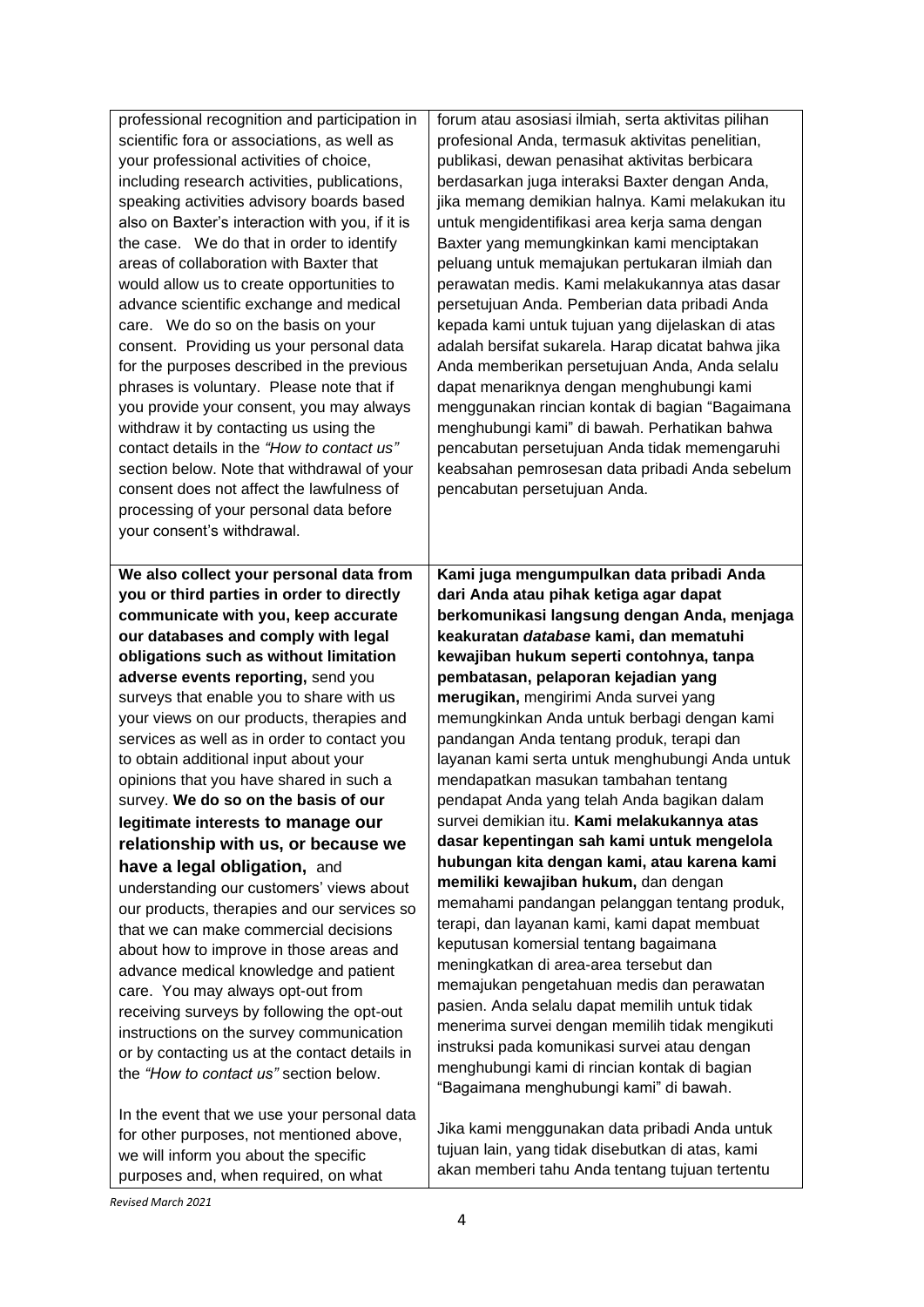| basis we do so, at the time we collect the                                                                                                                                                                                                                                                                                                                                                                                                                                                                                                                                                                                                                                                                                                                                                                                                                              | dan, jika diperlukan, atas dasar apa kami                                                                                                                                                                                                                                                                                                                                                                                                                                                                                                                                                                                                                                                                                                                                                                                                                                                                    |
|-------------------------------------------------------------------------------------------------------------------------------------------------------------------------------------------------------------------------------------------------------------------------------------------------------------------------------------------------------------------------------------------------------------------------------------------------------------------------------------------------------------------------------------------------------------------------------------------------------------------------------------------------------------------------------------------------------------------------------------------------------------------------------------------------------------------------------------------------------------------------|--------------------------------------------------------------------------------------------------------------------------------------------------------------------------------------------------------------------------------------------------------------------------------------------------------------------------------------------------------------------------------------------------------------------------------------------------------------------------------------------------------------------------------------------------------------------------------------------------------------------------------------------------------------------------------------------------------------------------------------------------------------------------------------------------------------------------------------------------------------------------------------------------------------|
| personal data from you to the extent                                                                                                                                                                                                                                                                                                                                                                                                                                                                                                                                                                                                                                                                                                                                                                                                                                    | melakukannya, pada saat kami mengumpulkan                                                                                                                                                                                                                                                                                                                                                                                                                                                                                                                                                                                                                                                                                                                                                                                                                                                                    |
| required by law.                                                                                                                                                                                                                                                                                                                                                                                                                                                                                                                                                                                                                                                                                                                                                                                                                                                        | data pribadi dari Anda sejauh yang diwajibkan oleh                                                                                                                                                                                                                                                                                                                                                                                                                                                                                                                                                                                                                                                                                                                                                                                                                                                           |
|                                                                                                                                                                                                                                                                                                                                                                                                                                                                                                                                                                                                                                                                                                                                                                                                                                                                         | hukum.                                                                                                                                                                                                                                                                                                                                                                                                                                                                                                                                                                                                                                                                                                                                                                                                                                                                                                       |
| With whom we may share your                                                                                                                                                                                                                                                                                                                                                                                                                                                                                                                                                                                                                                                                                                                                                                                                                                             | Dengan siapa kami dapat membagikan data                                                                                                                                                                                                                                                                                                                                                                                                                                                                                                                                                                                                                                                                                                                                                                                                                                                                      |
| personal data and international data                                                                                                                                                                                                                                                                                                                                                                                                                                                                                                                                                                                                                                                                                                                                                                                                                                    | pribadi Anda dan transfer data                                                                                                                                                                                                                                                                                                                                                                                                                                                                                                                                                                                                                                                                                                                                                                                                                                                                               |
| transfers                                                                                                                                                                                                                                                                                                                                                                                                                                                                                                                                                                                                                                                                                                                                                                                                                                                               | <b>internasional</b>                                                                                                                                                                                                                                                                                                                                                                                                                                                                                                                                                                                                                                                                                                                                                                                                                                                                                         |
| Baxter is a global company and for the<br>purposes outlined above, Baxter may<br>transfer your personal data to other Baxter<br>group companies and Baxter's service<br>providers acting on behalf of Baxter, such<br>as providers of IT system administration<br>and user support services, and providers of<br>IT tools for consent management and<br>mailing services. These third parties are<br>restricted from using your personal data in<br>any way other than to provide services for<br>us and we require them to provide an<br>adequate level of protection for your<br>personal data. For more information about<br>Baxter's service providers, please contact<br>us at privacy@baxter.com.                                                                                                                                                                 | Baxter adalah perusahaan global dan untuk tujuan<br>yang diuraikan di atas, Baxter dapat mentransfer<br>data pribadi Anda ke perusahaan grup Baxter lain<br>dan penyedia jasa Baxter yang bertindak atas<br>nama Baxter, seperti penyedia administrasi sistem<br>TI dan layanan dukungan pengguna, dan penyedia<br>alat TI untuk manajemen izin dan layanan<br>pengiriman surat. Pihak ketiga ini dilarang<br>menggunakan data pribadi Anda dengan cara apa<br>pun selain untuk menyediakan jasa bagi kami dan<br>kami meminta mereka untuk memberikan tingkat<br>perlindungan yang memadai untuk data pribadi<br>Anda. Untuk informasi lebih lanjut tentang penyedia<br>jasa Baxter, silakan hubungi kami di<br>privacy@baxter.com                                                                                                                                                                          |
| Some of the recipients referred to above                                                                                                                                                                                                                                                                                                                                                                                                                                                                                                                                                                                                                                                                                                                                                                                                                                | Beberapa penerima yang disebutkan di atas akan                                                                                                                                                                                                                                                                                                                                                                                                                                                                                                                                                                                                                                                                                                                                                                                                                                                               |
| will be located or may have relevant<br>operations outside of your country, such as<br>in the United States (the list of Baxter<br>Group entities and the places of their<br>establishment is set out at<br>https://www.baxter.com/location-selector),<br>where the data protection laws may not<br>provide a level of protection equivalent to<br>the laws in your country. Baxter employs<br>measures to provide an adequate level of<br>data protection, ensure that all data<br>recipients will provide an adequate level of<br>protection for the personal data, and that<br>appropriate technical and organizational<br>security measures are in place to protect<br>your personal data. Any onward transfer<br>(including to our affiliates outside the EEA)<br>is subject to appropriate onward transfer<br>requirements, as provided in the applicable<br>law. | berlokasi atau mungkin memiliki operasi yang<br>relevan di luar negara Anda, seperti di Amerika<br>Serikat (daftar entitas Baxter Group dan tempat<br>pendiriannya ditetapkan di<br>https://www.baxter.com/location-selector), di mana<br>undang-undang perlindungan data mungkin tidak<br>memberikan tingkat perlindungan yang setara<br>dengan undang-undang di negara Anda. Baxter<br>menggunakan langkah-langkah untuk memberikan<br>tingkat perlindungan data yang memadai,<br>memastikan bahwa semua penerima data akan<br>memberikan tingkat perlindungan yang memadai<br>untuk data pribadi, dan bahwa tindakan keamanan<br>teknis dan organisasi yang sesuai tersedia untuk<br>melindungi data pribadi Anda. Setiap transfer<br>selanjutnya (termasuk ke afiliasi kami di luar EEA)<br>tunduk pada persyaratan transfer selanjutnya yang<br>sesuai, sebagaimana diatur dalam hukum yang<br>berlaku. |
| You can request information about Baxter's<br>affiliates and subsidiaries and third party<br>service providers as well as access copies<br>copy of the safeguards which we have put<br>in place to protect your personal data and                                                                                                                                                                                                                                                                                                                                                                                                                                                                                                                                                                                                                                       | Anda dapat meminta informasi tentang afiliasi dan<br>anak perusahaan Baxter dan penyedia jasa pihak<br>ketiga serta mengakses salinan-salinan<br>perlindungan yang telah kami tempatkan untuk<br>melindungi data pribadi dan hak privasi Anda<br>dengan menulis ke privacy@baxter.com atau                                                                                                                                                                                                                                                                                                                                                                                                                                                                                                                                                                                                                   |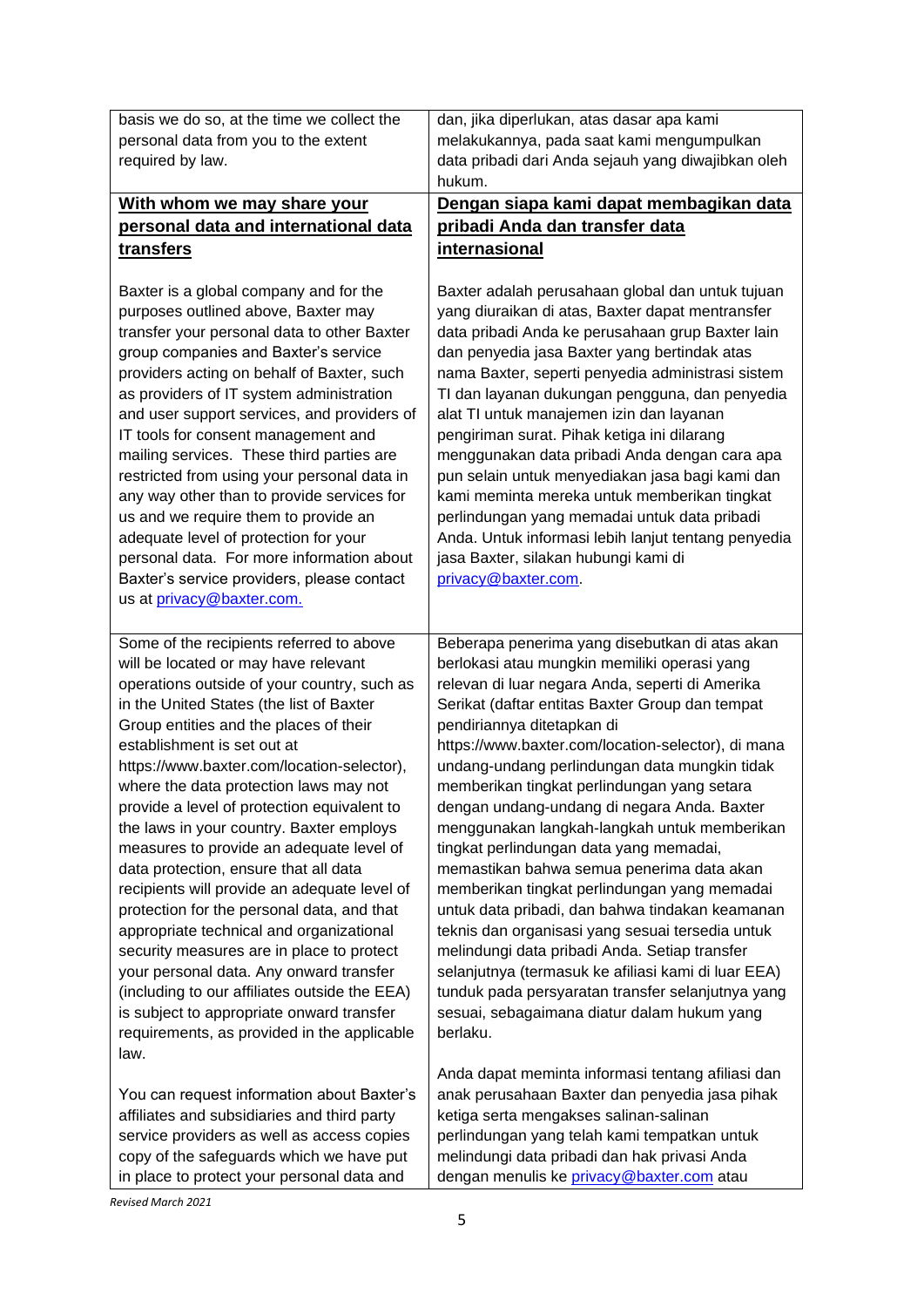| privacy rights by writing to                    | menghubungi kami di rincian kontak di bagian                                                            |
|-------------------------------------------------|---------------------------------------------------------------------------------------------------------|
| privacy@baxter.com or contacting us as at       | "Bagaimana menghubungi kami".                                                                           |
| the contact details in the "How to contact      |                                                                                                         |
| us" section.                                    |                                                                                                         |
|                                                 |                                                                                                         |
| Baxter International Inc. and Baxter            | Baxter International Inc. dan Baxter Healthcare                                                         |
| Healthcare Corporation each complies with       | Corporation masing-masing mematuhi UE-AS.                                                               |
| the EU-U.S. Privacy Shield Framework and        | Privacy Shield Framework dan Swiss-AS. Privacy                                                          |
| the Swiss-U.S. Privacy Shield Framework,        | Shield Framework, sebagaimana ditetapkan oleh                                                           |
| as set forth by the U.S. Department of          | Departemen Perdagangan AS tentang                                                                       |
| Commerce regarding the collection, use,         | pengumpulan, penggunaan, dan penyimpanan                                                                |
| and retention of personal information           | informasi pribadi yang ditransfer dari UE/EEA dan                                                       |
| transferred from the EU/EEA and                 | Swiss ke Baxter International Inc. dan Baxter                                                           |
| Switzerland to the United States Baxter         | Health Care Corporation Amerika Serikat masing-                                                         |
| International Inc. and Baxter Health Care       | masing telah memberikan sertifikasi kepada                                                              |
| Corporation each has certified to the           | Departemen Perdagangan bahwa mereka                                                                     |
| Department of Commerce that it adheres to       | mematuhi Prinsip Perlindungan Privasi. Jika ada                                                         |
| the Privacy Shield Principles. If there is      | pertentangan antara persyaratan dalam                                                                   |
| any conflict between the terms in this          | Pemberitahuan Privasi ini dan Prinsip Perlindungan                                                      |
| Privacy Notice and the Privacy Shield           | Privasi, maka Prinsip Perlindungan Privasi yang                                                         |
| Principles, the Privacy Shield Principles       | akan diberlakukan. Untuk mempelajari lebih lanjut                                                       |
| shall govern. To learn more about the           | tentang program Privacy Shield, dan untuk melihat                                                       |
| Privacy Shield program, and to view the         | sertifikasi Privacy Shield dari Baxter International                                                    |
| Privacy Shield certification of Baxter          | Inc. atau Baxter Healthcare Corporation, silakan                                                        |
| International Inc. or Baxter Healthcare         | kunjungi https://www.privacyshield.gov/ Kunjungi                                                        |
| Corporation, please visit                       | www.baxter.com untuk pemberitahuan                                                                      |
| https://www.privacyshield.gov/. Please visit    | Perlindungan Privasi Baxter International Inc. dan                                                      |
| www.baxter.com for Baxter International         | Baxter Healthcare Corporation.                                                                          |
| Inc.'s and Baxter Healthcare Corporation's      |                                                                                                         |
| Privacy Shield notice.                          | Jika kami terlibat dalam penjualan atau pengalihan<br>semua atau beberapa aset bisnis atau operasi kami |
| If we are involved in a sale or transfer of all | melalui kesepakatan saham atau aset, data pribadi                                                       |
| or some of our business assets or               | Anda dapat ditransfer ke organisasi yang                                                                |
| operations via a share or asset deal, your      | mengakuisisi yang akan mengambil setidaknya                                                             |
| personal data may be transferred to the         | standar kepedulian yang sama atau lebih tinggi di                                                       |
| acquiring organization who shall take at        | perlakuan data pribadi Anda. Jika penjualan atau                                                        |
| least the same or higher standards of care      | pengalihan tersebut terjadi, Anda akan diberi tahu                                                      |
| in the treatment of your personal data.         | tentang hal ini dan dapat menarik persetujuan Anda                                                      |
| Should such a sale or transfer occur, you       | untuk atau - sebagaimana berlaku - keberatan atas                                                       |
| will be informed about this and may             | pengalihan data pribadi Anda ke, dan pemrosesan                                                         |
| withdraw your consent to or - as applicable     | serta penggunaan data pribadi Anda oleh pihak                                                           |
| - object to the transfer of your personal data  | yang menerima pengalihan.                                                                               |
| to, and processing and use of your              |                                                                                                         |
| personal data by the transferee.                |                                                                                                         |
|                                                 |                                                                                                         |
| How long we keep your personal                  | Berapa lama kami menyimpan data pribadi                                                                 |
| <u>data</u>                                     | <b>Anda</b>                                                                                             |
|                                                 |                                                                                                         |
| Your personal data will be kept for the         | Data pribadi Anda akan disimpan untuk periode                                                           |
| following time periods:                         | waktu berikut:                                                                                          |
| If you have given us your consent to            | · Jika Anda telah memberi kami persetujuan Anda                                                         |
| send you marketing, commercial and              | untuk mengirimi Anda jenis komunikasi                                                                   |
|                                                 |                                                                                                         |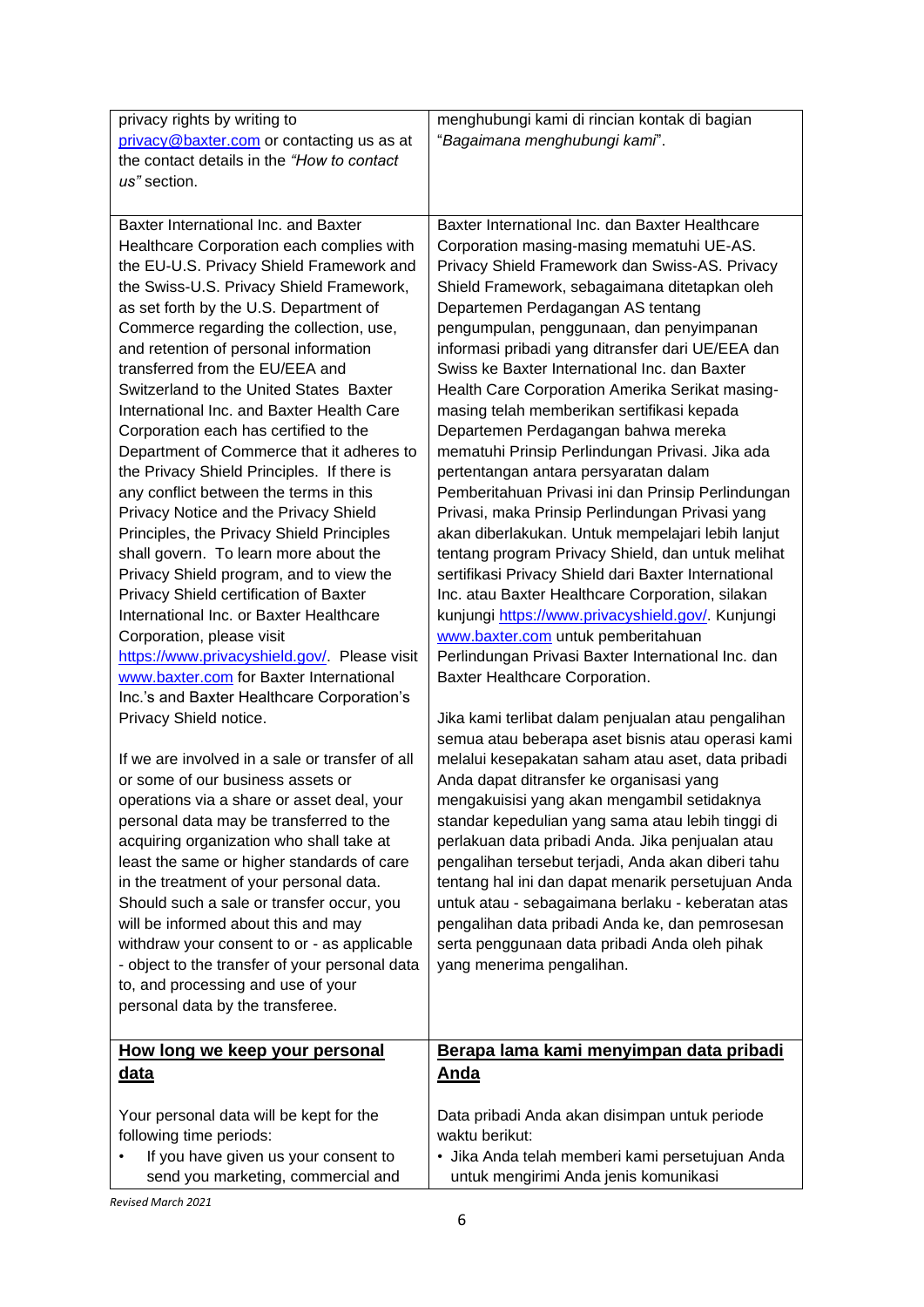related types of communications, we will keep your data until you withdraw your consent to receive these communications or until we no longer send these types of communications;

- If we have collected your personal data solely to send you the surveys mentioned herein, we will keep your contact details until you opt-out of receiving them or until we no longer need to send you such surveys, whichever happens first. As part of those surveys, we will retain your survey data for as long as you remain a customer of Baxter and we need the information to help us understand how we are performing.
- If we have collected your data indirectly, i.e. from third parties, we will keep your data until our first contact with you and further retention would be subject to your receipt of this privacy notice and/or your consent as applicable. If such contact cannot be performed within a reasonable period of time from the collection day of your data, the data will be deleted.

pemasaran, komersial, dan terkait, kami akan menyimpan data Anda sampai Anda menarik persetujuan Anda untuk menerima komunikasi ini atau sampai kami tidak lagi mengirim jenis komunikasi ini;

- Jika kami telah mengumpulkan data pribadi Anda semata-mata untuk mengirimkan survei yang disebutkan di sini, kami akan menyimpan rincian kontak Anda sampai Anda memilih untuk tidak menerimanya atau sampai kami tidak lagi perlu mengirimi Anda survei tersebut, mana pun yang terjadi duluan. Sebagai bagian dari survei tersebut, kami akan menyimpan data survei Anda selama Anda tetap menjadi pelanggan Baxter dan kami memerlukan informasi tersebut untuk membantu kami memahami kinerja kami.
- Jika kami telah mengumpulkan data Anda secara tidak langsung, yaitu dari pihak ketiga, kami akan menyimpan data Anda sampai kontak pertama kami dengan Anda dan penyimpanan lebih lanjut tergantung pada penerimaan pemberitahuan privasi ini dan/atau persetujuan Anda sebagaimana berlaku. Jika kontak tersebut tidak dapat dilakukan dalam jangka waktu yang wajar sejak hari pengumpulan data Anda, data tersebut akan dihapus.

## **Your rights**

In certain circumstances, local data protection laws and certain local laws (including the GDPR) give you rights with respect to your personal data. These rights differ by country/region. You can request:

- Access to or copies of your personal data, including knowing whether we hold personal data about you, and, if so, what kind and for what purposes. You can also request information about who has received your personal data.
- That we correct of your personal data if you think it is inaccurate or incomplete or request that we erase or delete your personal data, unless we have a legal obligation to hold it or are otherwise permitted by applicable law to retain it.
- Us to restrict the processing of your personal data and not to delete it.

## **Hak-hak Anda**

Dalam keadaan tertentu, undang-undang perlindungan data lokal dan undang-undang lokal tertentu (termasuk GDPR) memberikan Anda hak terkait data pribadi Anda. Hak-hak ini berbeda menurut negara/wilayah. Anda dapat meminta:

- Akses ke atau salinan data pribadi Anda, termasuk mengetahui apakah kami menyimpan data pribadi tentang Anda, dan, jika ya, apa dan untuk tujuan apa. Anda juga dapat meminta informasi tentang siapa yang telah menerima data pribadi Anda.
- Bahwa kami mengoreksi data pribadi Anda jika menurut Anda itu tidak akurat atau tidak lengkap atau meminta kami menghapus atau mencoret data pribadi Anda, kecuali kami memiliki kewajiban hukum untuk menyimpannya atau diizinkan oleh hukum yang berlaku untuk menyimpannya.
- Kami untuk membatasi pemrosesan data pribadi Anda dan tidak menghapusnya.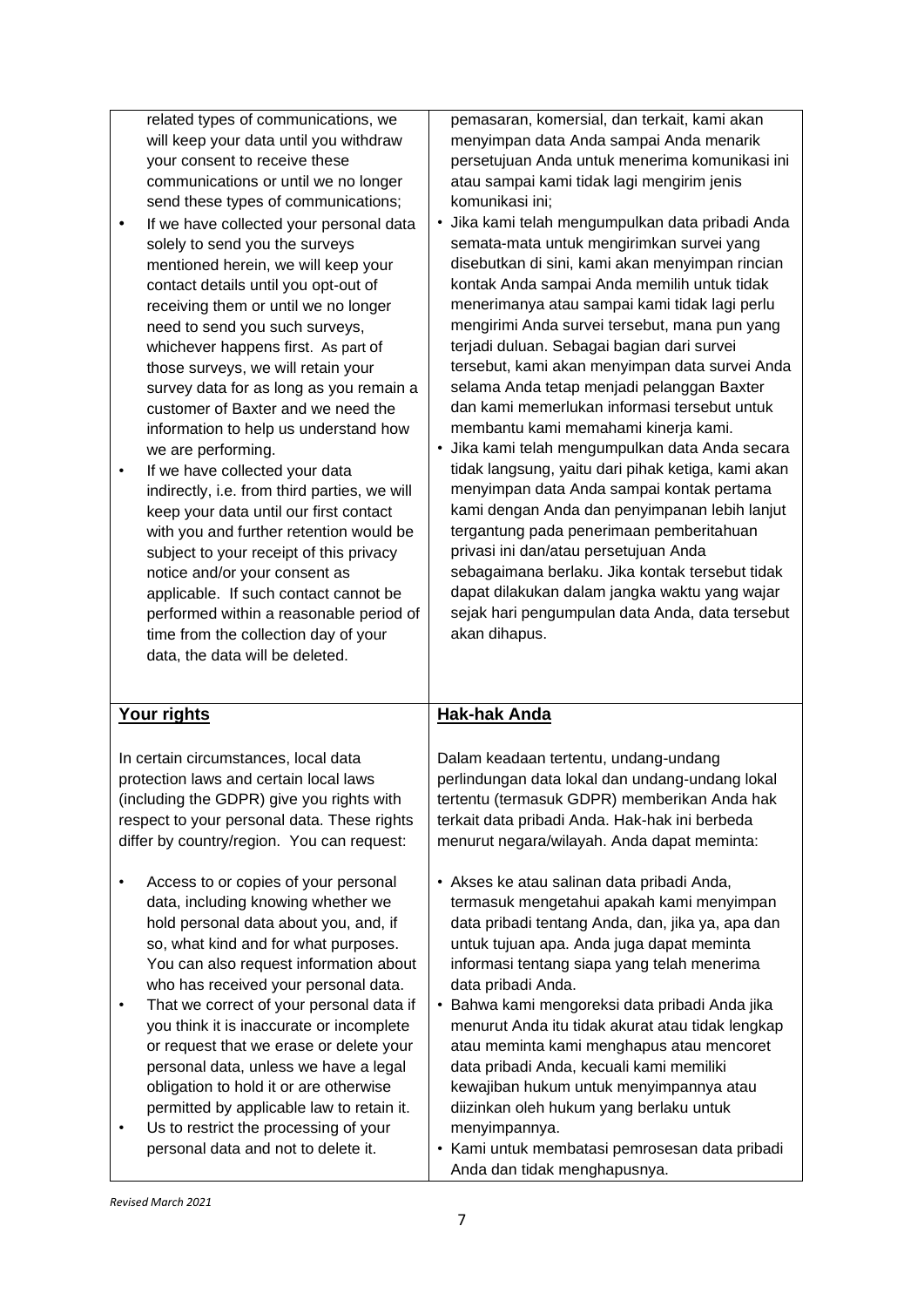| That we provide you with your personal<br>٠                                         | · Bahwa kami memberi Anda data pribadi Anda                                                  |
|-------------------------------------------------------------------------------------|----------------------------------------------------------------------------------------------|
| data that we obtained from you so that                                              | yang kami peroleh dari Anda sehingga Anda                                                    |
| you can store and re-use it for your                                                | dapat menyimpan dan menggunakannya kembali                                                   |
| personal use, and you can ask us to                                                 | untuk penggunaan pribadi Anda, dan Anda dapat                                                |
| provide this personal data to another                                               | meminta kami untuk memberikan data pribadi ini                                               |
| entity.                                                                             | kepada entitas lain.                                                                         |
|                                                                                     |                                                                                              |
| You have a right to specify if any                                                  | Anda memiliki hak untuk menentukan apakah data                                               |
| collected personal data should be treated                                           | pribadi yang dikumpulkan harus diperlakukan                                                  |
| as confidential.                                                                    | sebagai rahasia.                                                                             |
|                                                                                     |                                                                                              |
| If a data breach occurs, we will                                                    | Jika terjadi pelanggaran data, kami akan memberi                                             |
| electronically provide you with                                                     | Anda informasi secara elektronik tentang                                                     |
| information about the data breach. If                                               | pelanggaran data tersebut. Jika pelanggaran data                                             |
| the data breach poses potential harm to                                             | berpotensi membahayakan Anda, kami dapat                                                     |
| you, we may request you confirm                                                     | meminta Anda mengonfirmasi penerimaan                                                        |
| receipt of the data breach notice.                                                  | pemberitahuan pelanggaran data.                                                              |
|                                                                                     |                                                                                              |
| You can exercise your rights by                                                     | Anda dapat menggunakan hak Anda dengan                                                       |
| contacting your local Baxter entity using the                                       | menghubungi entitas Baxter lokal Anda                                                        |
| contact details provided in the "How to                                             | menggunakan detail kontak yang disediakan di                                                 |
| contact us" section.                                                                | bagian "Bagaimana menghubungi kami".                                                         |
|                                                                                     |                                                                                              |
| As described above you also have the right                                          | Seperti yang dijelaskan di atas, Anda juga memiliki                                          |
| to withdraw your consent or object to our                                           | hak untuk menarik persetujuan atau keberatan                                                 |
| using and disclosing your personal data for                                         | Anda atas penggunaan dan pengungkapan data                                                   |
| purposes of direct marketing or if based on                                         | pribadi Anda untuk tujuan pemasaran langsung                                                 |
| our legitimate interests. You can do so at                                          | atau jika berdasarkan kepentingan sah kami. Anda                                             |
| any time "opting-out" of the marketing or                                           | dapat melakukannya ini kapan saja dengan                                                     |
| other types of communications described                                             | "memilih keluar" dari pemasaran atau jenis                                                   |
| above that you receive based upon your                                              | komunikasi lain yang dijelaskan di atas yang Anda                                            |
| consent, as well as the surveys in                                                  | terima berdasarkan persetujuan Anda, serta survei                                            |
| accordance with the unsubscribe                                                     | sesuai dengan instruksi berhenti berlangganan                                                |
| instructions included in the specific                                               | yang disertakan dalam komunikasi tertentu. Jika                                              |
| communications. If you are unable to                                                | Anda tidak dapat menolak dengan cara ini, harap                                              |
|                                                                                     |                                                                                              |
| object by opting-out in this manner, please<br>contact us using the contact details | hubungi kami menggunakan detail kontak yang<br>disediakan di bawah ini. Jika Anda yakin kami |
|                                                                                     |                                                                                              |
| provided below. If you believe we are                                               | menggunakan, mengungkapkan, atau memroses                                                    |
| using, disclosing or otherwise processing                                           | data pribadi Anda dengan cara yang tidak sesuai                                              |
| your personal data in a way that is not in                                          | dengan hukum, Anda dapat mengajukan keluhan                                                  |
| accordance with the law you can lodge a                                             | kepada otoritas perlindungan data di negara Anda.                                            |
| complaint with a data protection authority in                                       |                                                                                              |
| your country.                                                                       | Kami akan menangani permintaan apa pun untuk                                                 |
|                                                                                     | menggunakan hak Anda sesuai dengan hukum                                                     |
| We will handle any request to exercise your                                         | yang berlaku. Harap dicatat bahwa tergantung pada                                            |
| rights in accordance with applicable law.                                           | keadaan, beberapa hak di atas mungkin tidak                                                  |
| Please note that depending on the                                                   | berlaku.                                                                                     |
| circumstances, some of the above rights                                             |                                                                                              |
| may not apply.                                                                      | Penolakan: Komunikasi kami hanya bertujuan                                                   |
|                                                                                     | untuk memberi Anda pengetahuan dan informasi                                                 |
| <b>Disclaimer:</b> Our communications are only                                      | umum tanpa ada niat untuk mempromosikan                                                      |
| aimed to provide you with general                                                   | Produk Baxter. Jika Anda memilih untuk membeli                                               |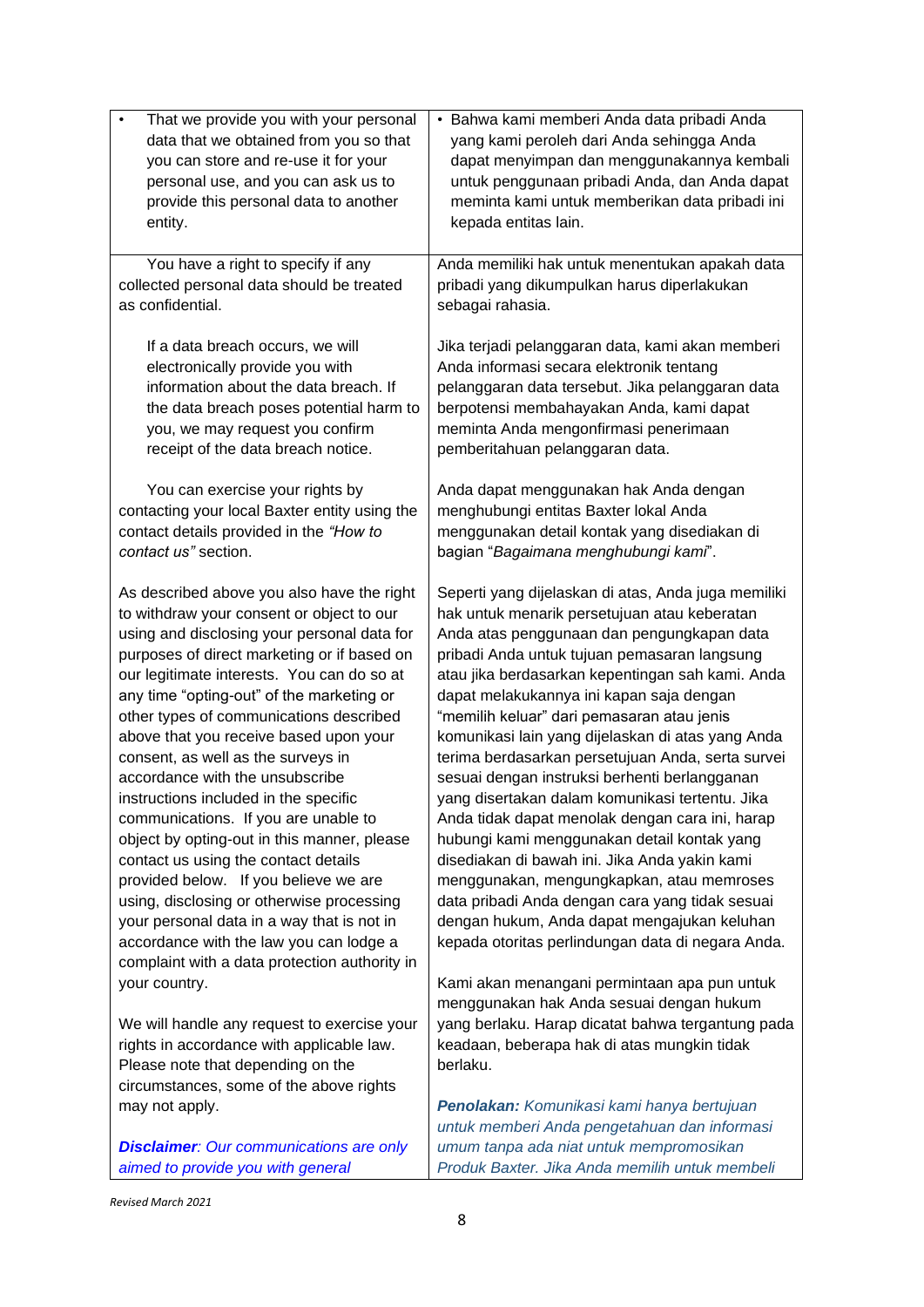| knowledge and information without any<br>intention to promote Baxter Product. Should<br>you choose to purchase or source any of<br>Baxter's products/services, you must<br>connect directly to the respective party who<br>deal with the supply of Baxter's products<br>and/or services in your jurisdiction.                                                                                                                                                                    | atau mencari produk/layanan Baxter apa pun, Anda<br>harus terhubung langsung dengan pihak terkait<br>yang menangani pasokan produk dan/atau layanan<br>Baxter di yurisdiksi Anda.                                                                                                                                                                                                                                                                                                                                       |
|----------------------------------------------------------------------------------------------------------------------------------------------------------------------------------------------------------------------------------------------------------------------------------------------------------------------------------------------------------------------------------------------------------------------------------------------------------------------------------|-------------------------------------------------------------------------------------------------------------------------------------------------------------------------------------------------------------------------------------------------------------------------------------------------------------------------------------------------------------------------------------------------------------------------------------------------------------------------------------------------------------------------|
| How to contact us                                                                                                                                                                                                                                                                                                                                                                                                                                                                | Bagaimana menghubungi kami                                                                                                                                                                                                                                                                                                                                                                                                                                                                                              |
| You can also exercise any or your rights or<br>get additional information about your rights,<br>this Notice, or how we process your<br>personal data, by contacting Baxter's Data<br>Protection Officer by email to:<br>privacy@baxter.com; telephone:Ethics and<br>Compliance Hotline at 1-844-294-5418;<br>Mail to: Baxter International Inc., ATTN:<br>Data Protection Officer, Global Privacy<br>Office 1 Baxter Parkway Deerfield, IL USA<br>60015.<br><b>Governing Law</b> | Anda juga dapat menggunakan salah satu atau hak<br>Anda atau mendapatkan informasi tambahan<br>tentang hak Anda, Pemberitahuan ini, atau cara<br>kami memroses data pribadi Anda, dengan<br>menghubungi Petugas Perlindungan Data Baxter<br>melalui email ke: privacy@baxter.com; telepon:<br>Hotline Etika dan Kepatuhan di 1-844-294-5418;<br>Kirim email ke: Baxter International Inc., ATTN:<br>Data Protection Officer, Global Privacy Office 1<br>Baxter Parkway Deerfield, IL USA 60015.<br>Peraturan pemerintah |
| This Privacy Notice is governed by the laws<br>of Singapore.                                                                                                                                                                                                                                                                                                                                                                                                                     | Pemberitahuan Privasi ini diatur oleh hukum<br>Singapura.                                                                                                                                                                                                                                                                                                                                                                                                                                                               |
|                                                                                                                                                                                                                                                                                                                                                                                                                                                                                  | <b>Bahasa</b>                                                                                                                                                                                                                                                                                                                                                                                                                                                                                                           |
| Language<br>This Privacy Notice is made in both English<br>and Indonesian language. Both texts are<br>equally original. In case of any<br>inconsistency or different interpretation<br>between the English text and the<br>Indonesian text, the relevant Indonesian<br>text shall be deemed to be automatically<br>amended to conform with and to make it<br>consistent with the relevant English text.                                                                          | Pemberitahuan Privasi ini dibuat dalam bahasa<br>Inggris dan bahasa Indonesia. Kedua teks tersebut<br>sama-sama asli. Jika terdapat ketidakkonsistenan<br>atau perbedaan interpretasi antara teks bahasa<br>Inggris dan teks bahasa Indonesia, maka teks<br>bahasa Indonesia yang relevan harus dianggap<br>secara otomatis diubah agar sesuai dengan dan<br>agar konsisten dengan teks bahasa Inggris yang<br>relevan.                                                                                                 |
| <b>B. Passive Collection of</b>                                                                                                                                                                                                                                                                                                                                                                                                                                                  | <b>B. Pengumpulan Pasif Data</b>                                                                                                                                                                                                                                                                                                                                                                                                                                                                                        |
| <b>Personal Data</b>                                                                                                                                                                                                                                                                                                                                                                                                                                                             | <b>Pribadi</b>                                                                                                                                                                                                                                                                                                                                                                                                                                                                                                          |
| Information collected through your<br>usage of your Local Baxter Websites<br>In order to provide your consent mentioned<br>above in this Privacy Notice you will access<br>the Local Baxter Website which may<br>include unique identifiers and preference<br>information such as your username,<br>password, marketing preferences, internet<br>protocol ("IP") address or cookie, which                                                                                        | Informasi yang dikumpulkan melalui<br>penggunaan Laman Baxter Lokal Anda<br>Untuk memberikan persetujuan Anda yang<br>disebutkan di atas dalam Pemberitahuan Privasi ini,<br>Anda akan mengakses Laman Baxter Lokal yang<br>mungkin menyertakan pengidentifikasi unik dan<br>informasi preferensi seperti nama pengguna, kata<br>sandi, preferensi pemasaran, alamat protokol<br>internet ("IP") atau cookie, yang mungkin berisi                                                                                       |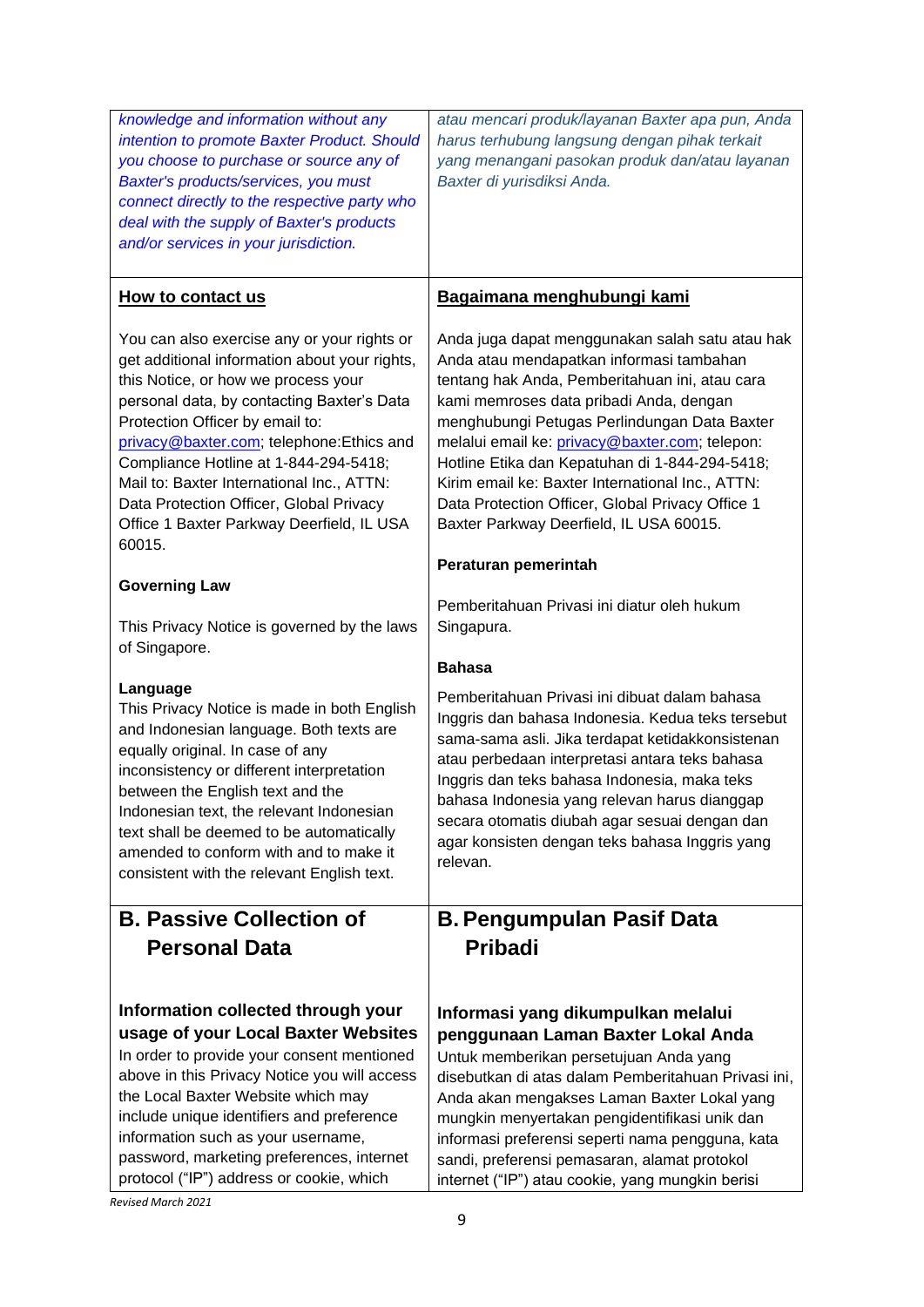| may contain information that may be<br>considered personal data, as well as<br>information that does not directly identify<br>you, but which corresponds to your device,<br>browser type, operating system, computer<br>or mobile device, your navigation and<br>clickstream behaviour from actions that you<br>take on our website, "Tracking<br>Technologies We Use".<br><b>Tracking Technologies We Use</b><br>Your Local Baxter Website utilizes various<br>technologies as part of our legitimate<br>interests in order to provide you with certain<br>services and functionalities as follows.         | informasi yang dapat dianggap sebagai data<br>pribadi, serta informasi yang tidak secara langsung<br>mengidentifikasi Anda, tetapi yang sesuai dengan<br>perangkat Anda, jenis browser, sistem operasi,<br>komputer atau perangkat seluler, navigasi dan<br>perilaku clickstream Anda dari tindakan yang Anda<br>lakukan pada laman kami, "Tracking Technologies<br>We Use".<br>Teknologi Pelacakan Yang Kami Gunakan<br>Laman Baxter Lokal Anda menggunakan berbagai<br>teknologi sebagai bagian dari kepentingan sah kami<br>agar dapat memberi Anda layanan dan<br>fungsionalitas tertentu sebagai berikut.                                                                           |
|--------------------------------------------------------------------------------------------------------------------------------------------------------------------------------------------------------------------------------------------------------------------------------------------------------------------------------------------------------------------------------------------------------------------------------------------------------------------------------------------------------------------------------------------------------------------------------------------------------------|------------------------------------------------------------------------------------------------------------------------------------------------------------------------------------------------------------------------------------------------------------------------------------------------------------------------------------------------------------------------------------------------------------------------------------------------------------------------------------------------------------------------------------------------------------------------------------------------------------------------------------------------------------------------------------------|
| <b>Cookies</b>                                                                                                                                                                                                                                                                                                                                                                                                                                                                                                                                                                                               | <b>Cookie</b>                                                                                                                                                                                                                                                                                                                                                                                                                                                                                                                                                                                                                                                                            |
| Like many websites, your local Baxter<br>Websites uses "cookies." A cookie is a<br>small file that is transferred to your<br>computer's hard drive to help us improve<br>content (e.g., it helps us determine which<br>parts of the site are popular and which are<br>less popular, so we may improve these<br>areas in the future) and customize website<br>content for our visitors. We will not combine<br>cookie information with any personal data<br>you have submitted to us. You may set<br>your browser to reject cookies and to let<br>you know when a cookie is being placed on<br>your computer. | Seperti banyak laman, Laman Baxter lokal Anda<br>menggunakan "cookie". Cookie adalah file kecil<br>yang ditransfer ke hard drive komputer Anda untuk<br>membantu kami meningkatkan konten (misalnya,<br>cookie membantu kami menentukan bagian mana<br>dari laman yang populer dan mana yang kurang<br>populer, jadi kami dapat meningkatkan area-area<br>itu di masa mendatang) dan menyesuaikan konten<br>laman untuk pengunjung kami. Kami tidak akan<br>menggabungkan informasi cookie dengan data<br>pribadi apa pun yang Anda kirimkan kepada kami.<br>Anda dapat mengatur browser Anda untuk menolak<br>cookie dan memberi tahu Anda saat cookie<br>ditempatkan di komputer Anda. |
| As is true of most websites, your Local<br>Baxter Website gathers certain information<br>automatically. This information may include<br>Internet protocol (IP) addresses, browser<br>type, Internet service provider (ISP),<br>referring/exit pages, the files viewed on our<br>site (e.g., HTML pages, graphics, etc.),<br>operating system, date/time stamp, and/or<br>clickstream data to analyze trends in the<br>aggregate and administer the site. IP<br>addresses and other data we gather<br>automatically may be considered to be<br>personal data in certain countries.                            | Seperti halnya kebanyakan laman, Laman Baxter<br>Lokal Anda mengumpulkan informasi tertentu<br>secara otomatis. Informasi ini mungkin termasuk<br>alamat protokol Internet (IP), jenis browser,<br>penyedia jasa Internet (ISP), halaman<br>rujukan/keluar, file-file yang dilihat di laman kami<br>(misalnya, halaman HTML, grafik, dll.), Sistem<br>operasi, tanggal/waktu stempel, dan/atau data<br>clickstream untuk menganalisis tren dalam agregat<br>dan mengelola laman. Alamat IP dan data lain yang<br>kami kumpulkan secara otomatis dapat dianggap<br>sebagai data pribadi di negara tertentu.                                                                               |
| Use of cookies may vary with the unique<br>features of Baxter websites. Therefore,<br>please review the cookies policy included in<br>the bottom of the Local Baxter Website for                                                                                                                                                                                                                                                                                                                                                                                                                             | Penggunaan cookie mungkin berbeda dengan fitur<br>unik laman-laman Baxter. Oleh karena itu, harap<br>meninjau kebijakan cookie yang disertakan di<br>bagian bawah Laman Baxter Lokal untuk informasi<br>tambahan apa pun tentang penggunaan cookie.                                                                                                                                                                                                                                                                                                                                                                                                                                      |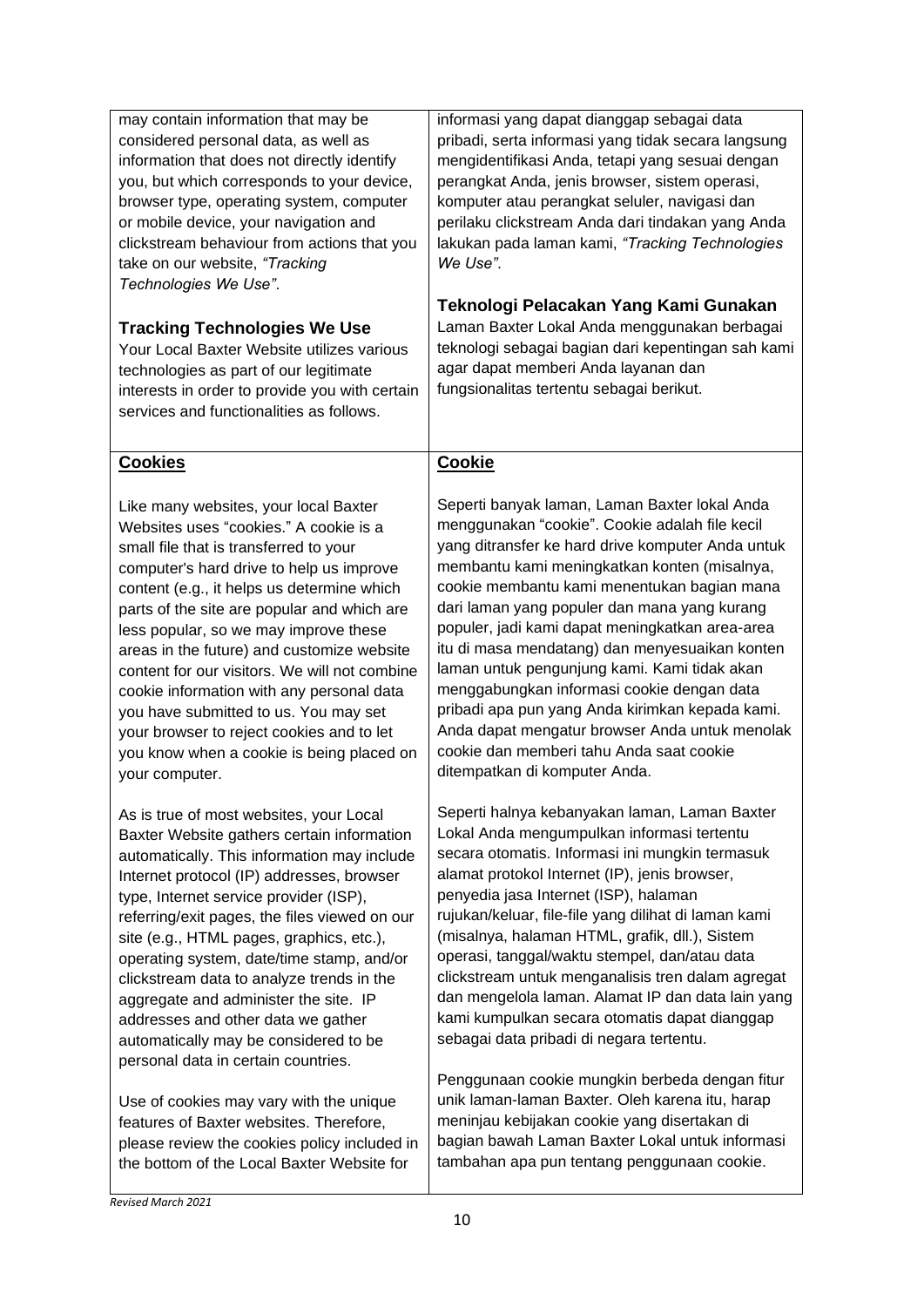| any additional information on the use of       |                                                       |
|------------------------------------------------|-------------------------------------------------------|
|                                                |                                                       |
| cookies.                                       |                                                       |
|                                                |                                                       |
| Generally, we use cookies (and the other       | Umumnya, kami menggunakan cookie (dan                 |
|                                                |                                                       |
| technologies identified below) for the         | teknologi lain yang disebutkan di bawah ini) untuk    |
| following purposes:                            | tujuan berikut:                                       |
|                                                |                                                       |
| •To provide a service: A cookie may be         | • Untuk menyediakan layanan: Cookie dapat             |
| used to provide you with a specific service.   | digunakan untuk memberi Anda layanan tertentu.        |
| For instance, if you are logging into an       | Misalnya, jika Anda login ke bagian akses terkontrol  |
| access-controlled section of our site, we set  | di laman kami, kami menetapkan cookie sesi            |
| a temporary session cookie to establish        | sementara untuk menetapkan bahwa Anda telah           |
| that you have been authenticated. The          | diotentikasi. Informasi yang terkandung dalam         |
| information contained in these cookies         | cookie ini terdiri dari data acak yang digunakan oleh |
| consists of random data that is used by the    | server untuk mengotentikasi permintaan browser ke     |
| server to authenticate the browser requests    | server untuk sesi tertentu itu. Jika Anda memilih     |
| to the server for that particular session. If  | untuk tidak menerima cookie sementara, Anda tidak     |
| you choose not to accept a temporary           | akan dapat menavigasi dalam aplikasi online ini.      |
| cookie, you will not be able to navigate in    | Kami juga menggunakan cookie saat Anda                |
| these online applications. We also use a       | mengunjungi Laman Baxter Lokal Anda dan               |
| cookie when you visit your Local Baxter        | meminta dokumentasi atau tanggapan dari kami.         |
| Website and request documentation or a         | Saat Anda mengisi formulir, Anda mungkin diberi       |
| response from us. When you are filling out     | pilihan agar Laman Baxter Lokal Anda mengirimkan      |
|                                                |                                                       |
| a form, you may be given the option of         | cookie ke hard drive lokal Anda. Anda dapat           |
| having your Local Baxter Website deliver a     | memilih untuk menerima cookie jenis ini untuk         |
| cookie to your local hard drive. You might     | menghemat waktu dalam mengisi formulir dan/atau       |
| choose to receive this type of cookie in       | mengunjungi kembali laman kami. Anda dapat            |
| order to save time in filling out forms and/or | mengontrol penggunaan cookie di tingkat browser       |
| revisiting our website. You can control the    | individu, tetapi jika Anda memilih untuk              |
| use of cookies at the individual browser       | menonaktifkan cookie, maka ini dapat membatasi        |
| level, but if you choose to disable cookies,   | penggunaan fitur atau fungsi tertentu di laman atau   |
| it may limit your use of certain features or   | layanan kami.                                         |
| functions on our website or service.           |                                                       |
|                                                | • Untuk memfasilitasi penggunaan laman: Jika          |
| •To facilitate website use: If a cookie is     | cookie digunakan, Laman Baxter Lokal Anda akan        |
| used, your Local Baxter Website will be        | dapat mengingat informasi tentang preferensi dan      |
| able to remember information about your        | pergerakan Anda, baik sampai Anda keluar dari         |
| preferences and movement, either until you     | jendela browser Anda saat ini (jika cookie itu        |
| exit your current browser window (if the       | sementara) atau sampai Anda menonaktifkan atau        |
| cookie is temporary) or until you disable or   | menghapus cookie itu. Banyak pengguna lebih           |
| delete the cookie. Many users prefer to use    | suka menggunakan cookie untuk membantu                |
| cookies in order to help them navigate a       | mereka menavigasi laman selancar mungkin. Anda        |
| website as seamlessly as possible. You         | harus menyadari bahwa cookie tidak dapat              |
| should be aware that cookies are not able      | "menyerang" hard drive Anda dan mengembalikan         |
| to "invade" your hard drive and return to the  | data pribadi pengirim dari komputer Anda.             |
| sender personal data from your computer.       |                                                       |
|                                                | • Untuk memahami pengunjung kami: Saat Anda           |
| .To understand our visitors: When you visit    | mengunjungi Laman Lokal Baxter, komputer kami         |
| the Local Baxter Website, our computers        | dapat secara otomatis mengumpulkan statistik          |
| may automatically collect statistics in        | secara agregat tentang perilaku pengunjung. Kami      |
|                                                |                                                       |

aggregate about visitor behaviour. We may

dapat memantau statistik dan data lain seperti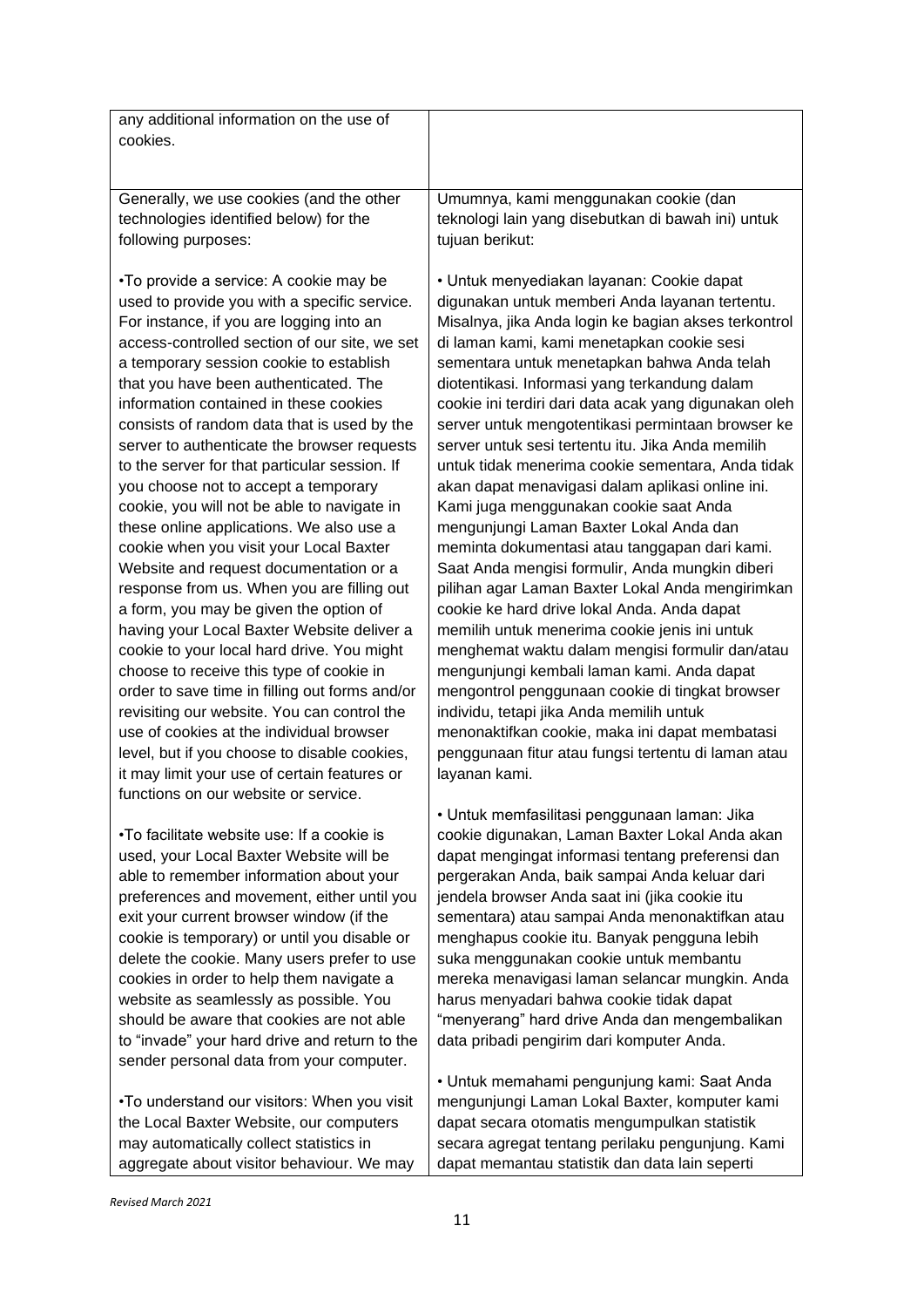| monitor statistics and other data such as<br>how many people visit our site, the user's<br>IP address, which pages people visit, from<br>which domains our visitors come, which<br>browsers people use and how they move<br>about our website. We use this data about<br>your visit for aggregation purposes only.<br>These statistics are used to help us to<br>understand our visitors' interests and<br>improve the content and performance of<br>our website.                                                                                                                                                                                                                                                                                                                                                                                                                                                                                                                                                                                                                                                                                                                              | berapa banyak orang yang mengunjungi laman<br>kami, alamat IP pengguna, halaman mana yang<br>dikunjungi orang, dari domain mana pengunjung<br>kami berasal, browser mana yang digunakan orang<br>dan bagaimana mereka berpindah ke laman kami.<br>Kami menggunakan data tentang kunjungan Anda<br>ini untuk tujuan agregasi saja. Statistik ini<br>digunakan untuk membantu kami memahami minat<br>pengunjung dan meningkatkan konten serta kinerja<br>laman kami.                                                                                                                                                                                                                                                                                                                                                                                                                                                                                                                                                                                                                                                                                                                                                                                                                                                                                                                                     |
|------------------------------------------------------------------------------------------------------------------------------------------------------------------------------------------------------------------------------------------------------------------------------------------------------------------------------------------------------------------------------------------------------------------------------------------------------------------------------------------------------------------------------------------------------------------------------------------------------------------------------------------------------------------------------------------------------------------------------------------------------------------------------------------------------------------------------------------------------------------------------------------------------------------------------------------------------------------------------------------------------------------------------------------------------------------------------------------------------------------------------------------------------------------------------------------------|--------------------------------------------------------------------------------------------------------------------------------------------------------------------------------------------------------------------------------------------------------------------------------------------------------------------------------------------------------------------------------------------------------------------------------------------------------------------------------------------------------------------------------------------------------------------------------------------------------------------------------------------------------------------------------------------------------------------------------------------------------------------------------------------------------------------------------------------------------------------------------------------------------------------------------------------------------------------------------------------------------------------------------------------------------------------------------------------------------------------------------------------------------------------------------------------------------------------------------------------------------------------------------------------------------------------------------------------------------------------------------------------------------|
| Do Not Track                                                                                                                                                                                                                                                                                                                                                                                                                                                                                                                                                                                                                                                                                                                                                                                                                                                                                                                                                                                                                                                                                                                                                                                   | <u>Jangan Lacak</u>                                                                                                                                                                                                                                                                                                                                                                                                                                                                                                                                                                                                                                                                                                                                                                                                                                                                                                                                                                                                                                                                                                                                                                                                                                                                                                                                                                                    |
| Baxter does not track the users of the Local<br>Baxter Website over time and across third<br>party websites to provide targeted<br>advertising and therefore does not respond<br>to Do Not Track (DNT) signals. However,<br>some third-party sites do keep track of your<br>browsing activities when they serve you<br>content, which enables them to tailor what<br>they present to you.                                                                                                                                                                                                                                                                                                                                                                                                                                                                                                                                                                                                                                                                                                                                                                                                      | Baxter tidak melacak pengguna Laman Baxter<br>Lokal dari waktu ke waktu dan di seluruh laman<br>pihak ketiga untuk menyediakan iklan bertarget dan<br>oleh karena itu tidak menanggapi sinyal Jangan<br>Lacak (DNT). Namun, beberapa laman pihak ketiga<br>melacak aktivitas penjelajahan Anda saat mereka<br>menyajikan konten kepada Anda, yang<br>memungkinkan mereka menyesuaikan apa yang<br>mereka sajikan untuk Anda.                                                                                                                                                                                                                                                                                                                                                                                                                                                                                                                                                                                                                                                                                                                                                                                                                                                                                                                                                                           |
| <b>Web Beacons</b><br>Your Local Baxter Websites contains<br>electronic images (called a "single-pixel gif"<br>or "web beacon") that allow us to count<br>page views or to access our cookies. In<br>general, any electronic image viewed as<br>part of a web page, including an ad banner,<br>can act as a web beacon. Web beacons<br>are typically very small, 1 by 1 pixel size,<br>banner-like files, but their presence can be<br>easily seen within Internet Explorer by<br>clicking on "View" and then on "Source."<br>Web beacons are so small in order not to<br>use valuable space on the computer screen<br>that is better used to display helpful<br>content. We also may include web beacons<br>in HTML-formatted newsletters containing<br>graphics that we send to opt-in subscribers<br>in order to count how many newsletters<br>have been read. In addition, some<br>advertising networks that serve ads on our<br>websites may use web beacons within their<br>clearly visible banner advertisements. Our<br>web beacons do not collect, gather,<br>monitor, or share any personal data about<br>our website visitors. They are just the<br>technique we use to compile our | Web Beacon [Bagian ini akan digunakan jika<br>laman Baxter lokal menggunakan web beacon]<br>Laman Baxter Lokal Anda berisi citra-citra<br>elektronik (disebut "single-pixel gif" atau "web<br>beacon") yang memungkinkan kami dapat<br>menghitung tampilan halaman atau mengakses<br>cookie kami. Secara umum, citra elektronik apa pun<br>yang dilihat sebagai bagian dari halaman web,<br>termasuk spanduk iklan, dapat berfungsi sebagai<br>web beacon. Web beacon biasanya sangat kecil,<br>berukuran 1 kali 1 pixel, file seperti spanduk, tetapi<br>keberadaannya dapat dengan mudah dilihat dalam<br>Internet Explorer dengan mengeklik "View" lalu<br>"Source". Web beacon sangat kecil agar tidak<br>menggunakan ruang berharga di layar komputer<br>yang lebih baik digunakan untuk menampilkan<br>konten yang bermanfaat. Kami juga dapat<br>menyertakan web beacon dalam buletin berformat<br>HTML yang berisi grafik yang kami kirim ke<br>pelanggan yang ikut serta untuk menghitung<br>berapa banyak buletin yang telah dibaca. Selain itu,<br>beberapa jaringan periklanan yang menayangkan<br>iklan di laman kami mungkin menggunakan web<br>beacon di dalam iklan spanduk yang terlihat jelas.<br>Web beacon kami tidak mengoleksi,<br>mengumpulkan, memantau, atau membagikan data<br>pribadi apa pun tentang pengunjung laman kami.<br>Itu hanyalah teknik yang kami gunakan untuk |